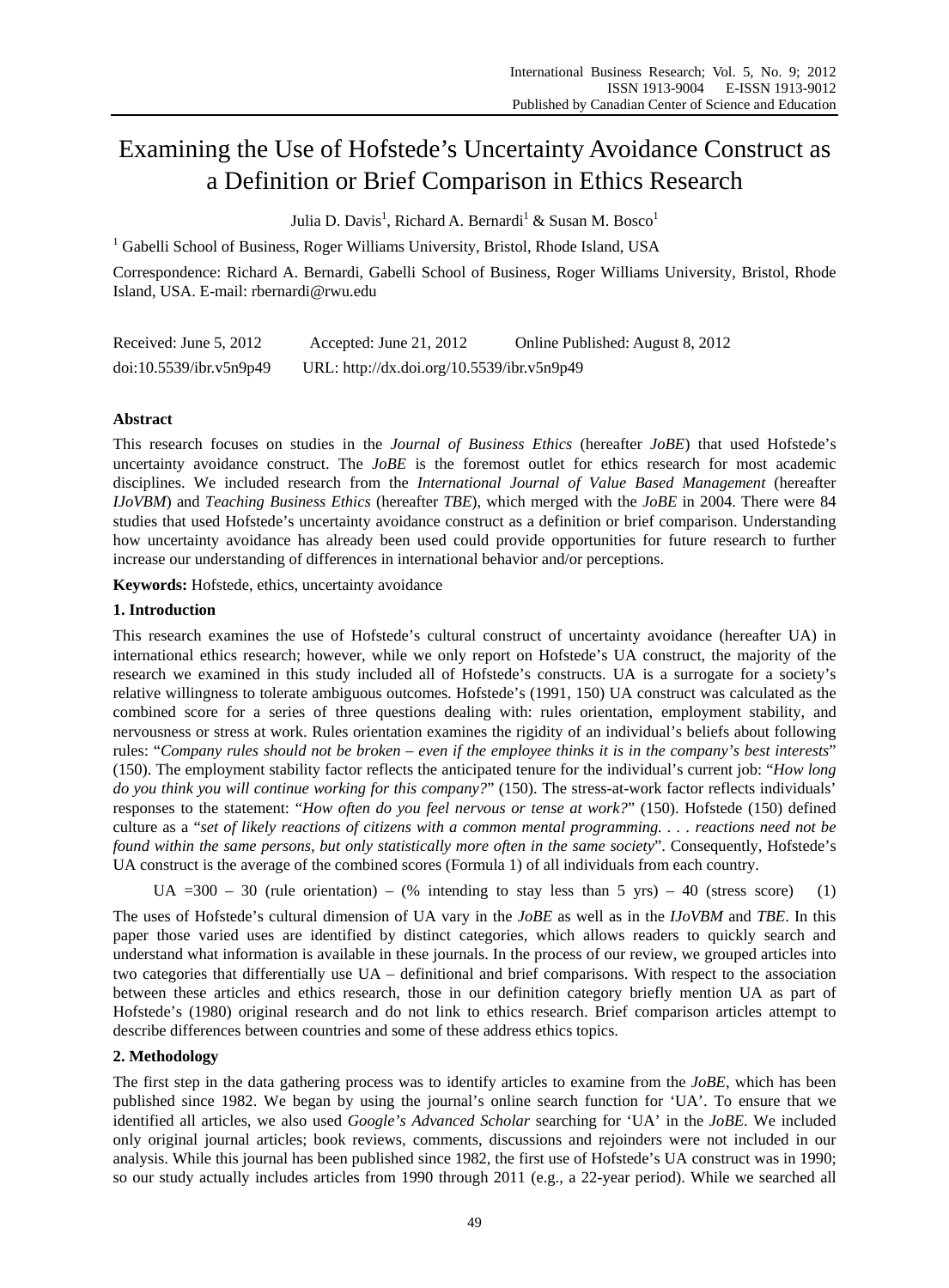volumes of the journal between 1982 and 2011, we found our first article using UA in 1990; consequently, we refer to this research as a 22-year study.

While our primary aim was to include articles from the *JoBE*, the publisher of this journal also published the *IJoVBM* from 1988 through 2003 and *TBE* from 1997 through 2003. These journals were 'merged into the *JoBE*' at the beginning of 2004. We submit that article counts in the *JoBE* between 1988 and 2003 (i.e., when these journals were independently published) would be understated compared to other years if these journals were not considered in the article count. Consequently, our total article count and classifications include publications from the *IJoVBM* and *TBE*. After identifying the articles that included Hofstede's UA, the second step in the data gathering process was to determine how UA was used in each article. We classified the 84 articles as either definition or brief comparisons. After classifying the articles, we subsequently reviewed the classifications for validation purposes and resolved any classification differences.

Panel A: Growth in the use of UA in international ethics research



Panel B: Growth in the use of UA as a definition (diamonds and dashed trend line) and comparison (squares and dotted trend line)



Figure 1. Number of articles using Hofstede's UA in the *Journal of Business Ethics* by year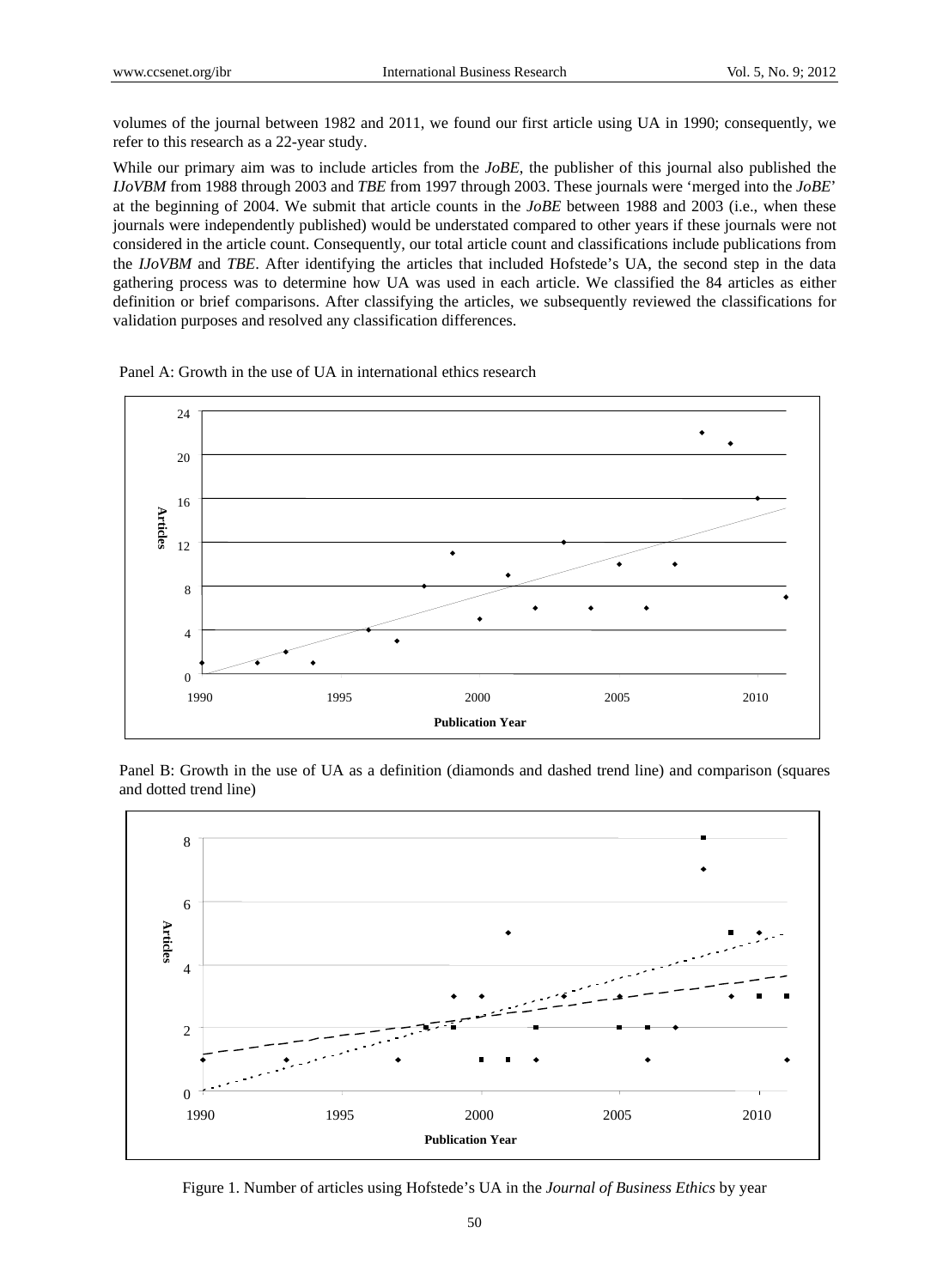For the 22 years of this study, we initially identified 161. Panel A of Figure 1 shows the increasing use of Hofstede's cultural dimension of uncertainty avoidance in research shown in the *JoBE*. Even though Hofstede's book first appeared in 1980 and cited four cultural dimensions including UA, the first article found in the *JoBE* that referred to Hofstede's cultural dimension of UA did not appear until 1990. There are multiple reasons for the time lag between Hofstede's first article and the first article referring to his cultural dimensions in this journal. One reason is that research at that time was not as readily accessible as it is today. In addition, there is the concern that articles before 1990 were scanned into online databases which disallow users to search articles for keywords. Since 1992, however, the average use of UA in the *JoBE* has increased by one article every year. A univariate regression model used the number of years since Hofstede's cultural dimension of UA was first cited in the *JoBE* and the number of articles every year to calculate an adjusted  $r^2$  of .56 (Figure 1).

In this research, we examined the 42 articles that used UA as a definition and the 42 articles that used UA as a brief comparison. Of the 84 articles that included Hofstede's UA, 70 were in the *JoBE;* seven were in the *IJoVBM*; and, seven were in *TBE*. The trend-line data in Panel B of Figure 1 portray the growth in the use of Hofstede's UA in ethics research as a definition (dashed trend line) and as a comparison (dotted trend line).

## **3. Research Findings**

## *3.1 Overview*

For the 22 years of this study, we found 84 articles. Figure 1 shows the increasing use of Hofstede's cultural dimension of UA in research shown in the *JoBE, IJoVBM and TBE*. Even though Hofstede's book first appeared in 1980 and cited four cultural dimensions including UA, the first article found in the *JoBE* that referred to Hofstede's cultural dimension of UA did not appear until 1990. There are multiple reasons for the time lag between Hofstede's first article and the first article referring to his cultural dimensions in this journal. One reason is that research at that time was not as readily accessible as it is today. In addition, there is the concern that articles before 1990 were scanned into online databases which disallow users to search articles for keywords. Due to the varied uses of UA, the 84 articles that included UA were categorized into two groups each with subcategories. The first group of 42 articles includes only definitional use of UA as background information. In the second group, 42 articles use UA as a brief comparison.

### *3.2 Definition Articles*

Table 1 organizes 42 articles, spanning the years 1990 through 2011 that utilize a definition of UA. The number of times UA was cited briefly remained constant except for 2008, 2010 and 2011. The four panels in Table 1 show the subcategories of uses of UA. Four articles in Panel A define UA. The definitions of UA were used to explain corruption (Beets, 2005; Collins et al., 2009), management (Parnell & Hatem, 1997) and ethics (Rawwa et al., 1998).

In Panel B, UA is defined along with other cultural dimensions. The information provided about UA, and more so, Hofstede's cultural dimensions provide a basis for understanding differences in cultures. These differences in cultural values were used to explain varied beliefs related to advertising (Lin, 2008), corruption (Chandler & Graham, 2010), earnings management (Clikeman et al., 2001), ethics (Dunn & Shome, 2009; Hay et al., 2001; Robertson & Schlegelmilch, 1993), flexible work arrangements (Cohen & Single, 2001) and justice (Primeaux et al., 2003; Sama & Papamarcos, 2000).

Of the articles in Panel C, two articles also list Hofstede's cultural dimensions along with UA. Tang (2008) explains how UA affects people's contribution to the public well-being and Singhapakdi et al. (2001) uses UA to explain its potential effects on marketing ethics. Both articles define and list Hofstede's cultural dimensions to explain individuals' behavior within certain cultures.

Panel D contains 27 articles that list UA with Hofstede's other cultural dimensions. Thirteen articles included in Panel D listed UA with Hofstede's other cultural dimensions; the uses of UA in these articles varied. The 13 articles used the list of cultural dimensions to explain how culture can affect behaviors in several areas. Four articles (Davis et al., 1998; Nebenzahl et al., 2001; Peterson et al., 2010; Zgheib, 2005) observed the association between UA and ethics. Nine articles found relationships between UA and advertising (Fam & Waller, 2003), business education (Lämsä et al., 2000), corruption (Schwartz, 2009), deception within the workplace (Sims, 2002), leadership (Cheung & Chan, 2005), paternalism (Erben & Güneșer, 2008), peer group relations (Sotto & Kohls, 1990), regulation policy (Jing & Graham, 2008) and whistle-blowing (MacNab & Worthley, 2008).

Panel D includes the other uses of the UA construct. Three articles (Aygün et al., 2008; Ng & Burke, 2010; Robertson & Fadil, 1999) listed UA because another cultural dimension (not UA) played an integral role in the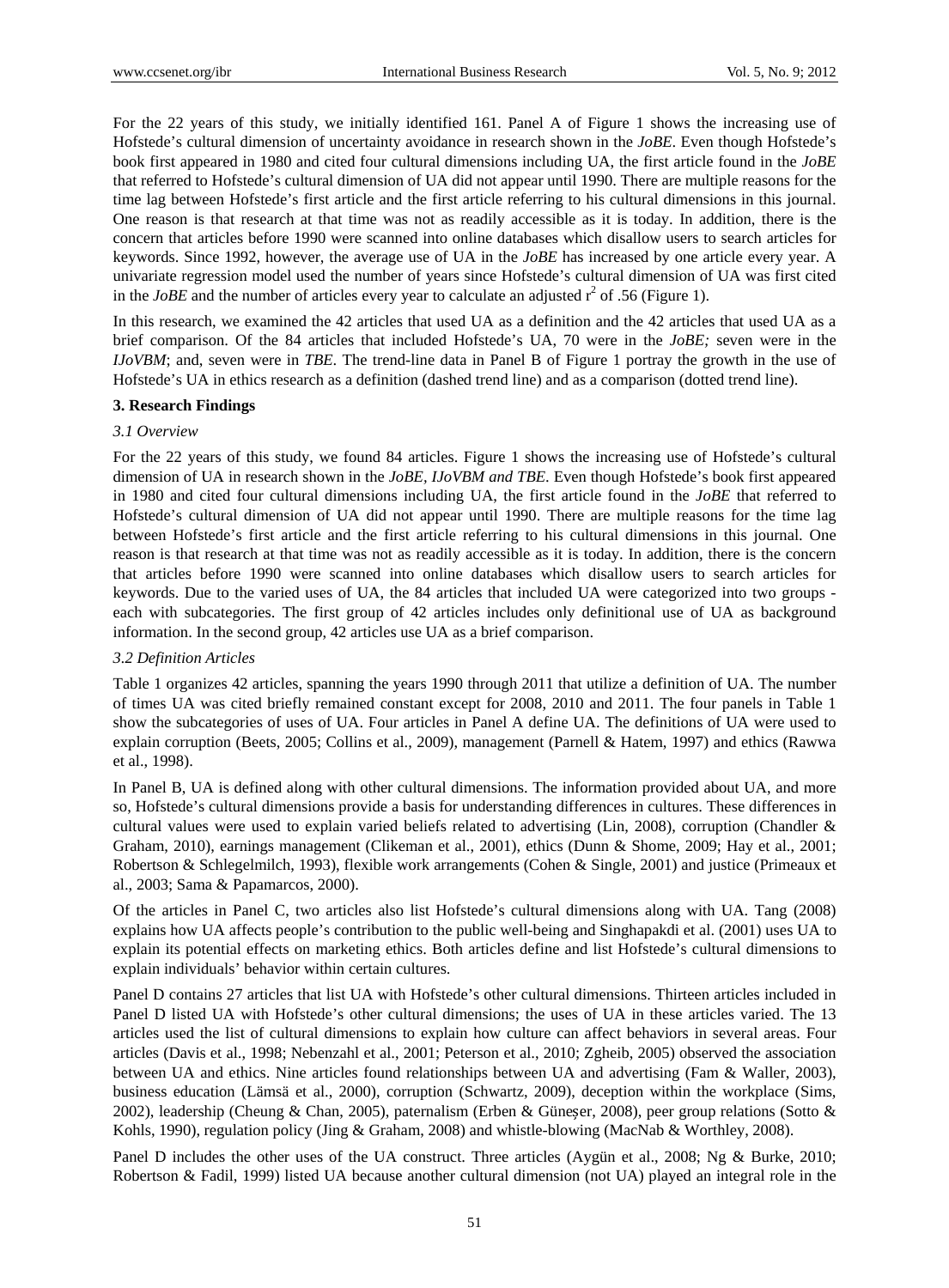research and the authors found it necessary to mention the other cultural dimensions. Five articles (Chiu et al., 2008; Jin et al., 2007; Lin, 2010; Phau & Kea, 2007; Godos-Díez et al., 2011) did not use Hofstede's cultural dimensions in the research, but included the cultural dimensions within the limitations section of the paper. Another four articles (Jones, 1999; Kim, 2003; Singhapakdi & Vitell, 1999; Sison, 2000) related the ability to understand countries' values to observing cultural dimensions and listed the available dimensions by which one could judge a country. UA was used differently in the final two articles. One used UA to cluster similar countries (Resick et al., 2006) and the other to reflect on previous research (Jin & Drozdenko, 2010). The listing of UA with the other Hofstede cultural dimensions allowed researchers to explain potential differences, reflect on research limitations, understand how to evaluate countries and illustrate uses of other cultural dimensions.

| Author(s)                                                | Year | Author(s)                 | Year |
|----------------------------------------------------------|------|---------------------------|------|
| Panel A: Defines UA                                      |      |                           |      |
| <b>Beets</b>                                             | 2005 | Parnell & Hatem           | 1997 |
| Collins et al.                                           | 2009 | Rawwa et al.              | 1998 |
| Panel B: Defines UA along with other cultural dimensions |      |                           |      |
| Chandler & Graham                                        | 2010 | Lin                       | 2008 |
| Clikeman et al.                                          | 2001 | Primeaux et al.           | 2003 |
| Cohen & Single                                           | 2001 | Robertson & Schlegelmilch | 1993 |
| Dunn & Shome                                             | 2009 | Sama & Papamarcos         | 2000 |
| Hay et al.                                               | 2001 |                           |      |
| Panel C: Defines UA and lists other cultural dimensions  |      |                           |      |
| Singhapakdi et al.                                       | 2001 |                           |      |
| Tang                                                     | 2008 |                           |      |
| Panel D: Lists UA along with other cultural dimensions   |      |                           |      |
| Aygün et al.                                             | 2008 | MacNab & Worthley         | 2008 |
| Cheung & Chan                                            | 2005 | Nebenzahl et al.          | 2001 |
| Chiu et al.                                              | 2008 | Ng & Burke                | 2010 |
| Davis et al.                                             | 1998 | Peterson et al.           | 2010 |
| Erben & Güneer                                           | 2008 | Phau & Kea                | 2007 |
| Fam & Waller                                             | 2003 | Resick et al.             | 2006 |
| Godos-Díez et al.                                        | 2011 | Robertson & Fadil         | 1999 |
| Jin & Drozdenko                                          | 2010 | Schwartz                  | 2009 |
| Jin et al.                                               | 2007 | <b>Sims</b>               | 2002 |
| Jing & Graham                                            | 2008 | Singhapakdi & Vitell      | 1999 |
| Jones                                                    | 1999 | Sison                     | 2000 |
| Kim                                                      | 2003 | Sotto & Kohls             | 1990 |
| Lämsä et al.                                             | 2000 | Zgheib                    | 2005 |
| Lin                                                      | 2010 |                           |      |

|  |  | Table 1. Articles Mentioning UA |  |
|--|--|---------------------------------|--|
|--|--|---------------------------------|--|

#### *3.3 Brief Comparison Articles*

The articles in this group provided only a brief mention of UA in a comparative study. These comparisons are separated into four subcategories in Table 2: single or multiple country studies (Panels A and B), action or belief articles (Panel C), and miscellaneous uses (Panel D). A breakdown of the number of articles in each of these three categories includes: uses of UA to compare single countries (12 articles), multiple countries (12 articles), the association of UA to another behavior (14 articles), and miscellaneous uses (four articles).

For 24 articles, UA was applied at a country level to explain actions or beliefs. The countries included in these articles vary. Panel A contains articles that focused on single country research. These included Arab societies (Sidani & Thornberry, 2010), Arab-Gulf culture (Al-Khatib et al., 2004), China (Lowe, 1996; Tan, 2008), Egypt (Sidani & Jamali, 2010), Iceland (Vaiman et al., 2011), India (Monga, 2007), Norway (Brinkmann, 2002), Turkey (Atakan et al., 2008), Thailand (Leung et al., 2009) and the United States (Jose & Thibodeaux, 1999; Simga-Mugan et al., 2005). In Panel B, the articles that reviewed two countries compared Fiji to India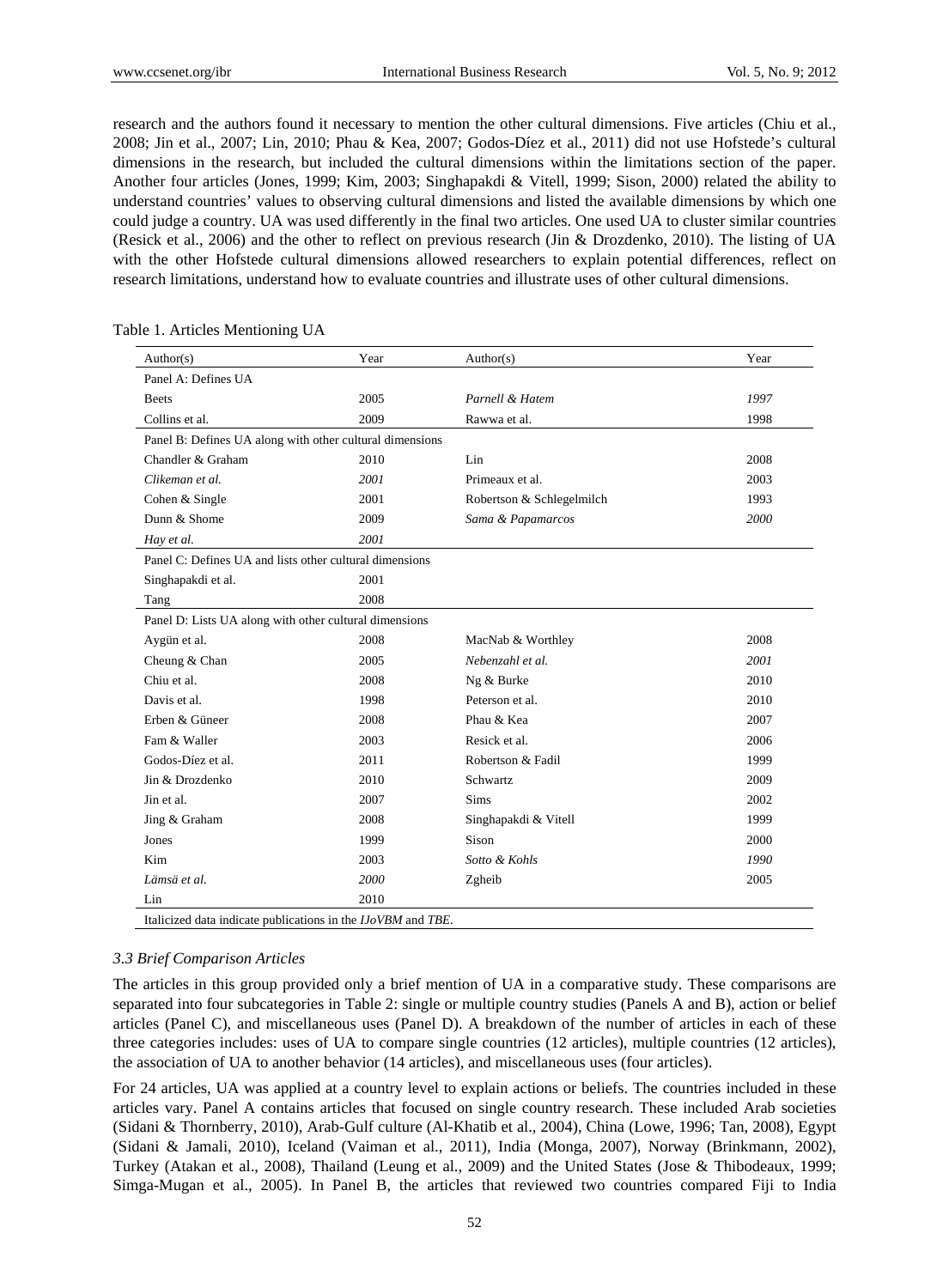(Wimalasiri, 2004), France to Russia (Chhokar et al., 2001), Germany to Turkey (Schneider et al., 2011) and Hong Kong to Taiwan (Wan et al., 2009; Whitcomb et al., 1998). In addition to those countries, the United States was compared to Egypt (Marta et al., 2003), Hong Kong (Burton et al., 2000), Mexico (Marta et al., 2008), the Netherlands (Smith & Hume, 2005), Taiwan (Brody et al., 1999), Thailand (Singhapakdi et al., 2008) and United Kingdom (Leong et al., 2004). The articles in this section used UA to show cultural differences or to provide background information or reasoning for future discussions.

| Table 2. Articles Using UA in Brief Comparisons |  |  |  |  |  |  |
|-------------------------------------------------|--|--|--|--|--|--|
|-------------------------------------------------|--|--|--|--|--|--|

| Author(s)                                                    | Year | <b>Theoretical Premise</b>                                                             |
|--------------------------------------------------------------|------|----------------------------------------------------------------------------------------|
| Panel A: One-country studies                                 |      |                                                                                        |
| Sidani & Thornberry                                          | 2010 | Arab Societies - Mentions previous research that stated had high UA ratings            |
| Al-Khatib et al.                                             | 2004 | Arab-Gulf Culture - Mentions UA rating                                                 |
| Lowe                                                         | 1996 | China - Mentions UA rating                                                             |
| Tan                                                          | 2008 | China - Mentions UA rating                                                             |
| Sidani & Jamali                                              | 2010 | Egypt – Mentions UA rating                                                             |
| Vaiman et al.                                                | 2011 | Iceland – Mentions UA rating                                                           |
| Monga                                                        | 2007 | India - Uses UA to explain behaviors of Indian Managers                                |
| Brinkmann                                                    | 2002 | Norway – Listed UA Score with other Hofstede cultural dimensions ranks                 |
| Atakan et al.                                                | 2008 | Turkey - Mention UA rating                                                             |
| Leung et al.                                                 | 2009 | Thailand - Mentions UA rating                                                          |
| Jose & Thibodeaux                                            | 1999 | US - Used UA to explain behaviors of American Managers                                 |
| Simga-Mugan et al.                                           | 2005 | US - Uses UA to explain behaviors of Americans                                         |
| Panel B: Two-country studies                                 |      |                                                                                        |
| Wimalasiri                                                   | 2004 | Fiji and India - used UA to explain why they avoid risk and have measures doing so     |
| Chhokar et al.                                               | 2001 | France and Russia -used UA to compare                                                  |
| Schneider et al.                                             | 2011 | Germany and Turkey - used UA to compare                                                |
| Whitcomb et al.                                              | 1998 | Hong Kong and Taiwan - defines UA and uses UA to compare                               |
| Wan et al.                                                   | 2009 | Hong Kong and Taiwan - suggests UA was the only major cultural difference              |
| Marta et al.                                                 | 2003 | $US$ and $ Egypt - uses UA$ to compare                                                 |
| Burton et al.                                                | 2000 | US and Hong Kong - used UA to compare                                                  |
| Marta et al.                                                 | 2008 | US and Mexico - mentions the UA differences                                            |
| Smith & Hume                                                 | 2005 | US and the Netherlands - uses UA to briefly state a difference                         |
| Brody et al.                                                 | 1999 | US and Taiwan -uses UA to compare whistle-blowing differences                          |
| Singhapakdi, et al.                                          | 2008 | US and Thailand - used UA to compare                                                   |
| Leong et al.                                                 | 2004 | US and UK - used UA to compare                                                         |
| Panel C: Uses UA as it associates with an action or belief   |      |                                                                                        |
| Cherry                                                       | 2006 | A positive association between UA and ethics                                           |
| Haswell et al.                                               | 1999 | A positive association between UA and more rule specific control systems               |
| Li et al.                                                    | 2009 | A positive association between UA and technology uncertainty                           |
| O'Higgins & Kelleher                                         | 2005 | A positive association between UA and ethics                                           |
| Preble & Hoffman                                             | 1999 | A positive association between UA and a rules orientation                              |
| Wang & Lin                                                   | 2009 | A positive association between UA and high brand loyalty                               |
| Vitell et al.                                                | 1993 | A positive association between UA and intolerance of deviations from group norms       |
| <b>Moores</b>                                                | 2008 | A negative association between UA and software piracy - listed all cultural dimensions |
| Patel & Schaefer                                             | 2009 | A negative association between UA and ethical decision making                          |
| Sood                                                         | 1998 | A negative association between UA and religious factors                                |
| Zhang et al.                                                 | 2009 | A negative association between UA and whistle-blowing in China                         |
| Fleming et al.                                               | 2010 | A possible association between UA and moral reasoning - listed all cultural dimensions |
| Mills et al.                                                 | 2009 | A possible association between UA and Conformity.                                      |
| Sanchez et al.                                               | 2008 | A possible association between UA and corruption                                       |
| Panel D: Miscellaneous uses of UA                            |      |                                                                                        |
| Bowen                                                        | 2007 | Mentions UA use in comparing firms                                                     |
| Insch et al.                                                 | 2008 | Uses UA & Masculinity to relate to female expatriates                                  |
| Khatri & Tsang                                               | 2003 | Suggests using UA in future research                                                   |
| Resick et al.                                                | 2011 | Uses UA to compare six countries briefly                                               |
| Italicized data indicate publications in the IJoVBM and TBE. |      |                                                                                        |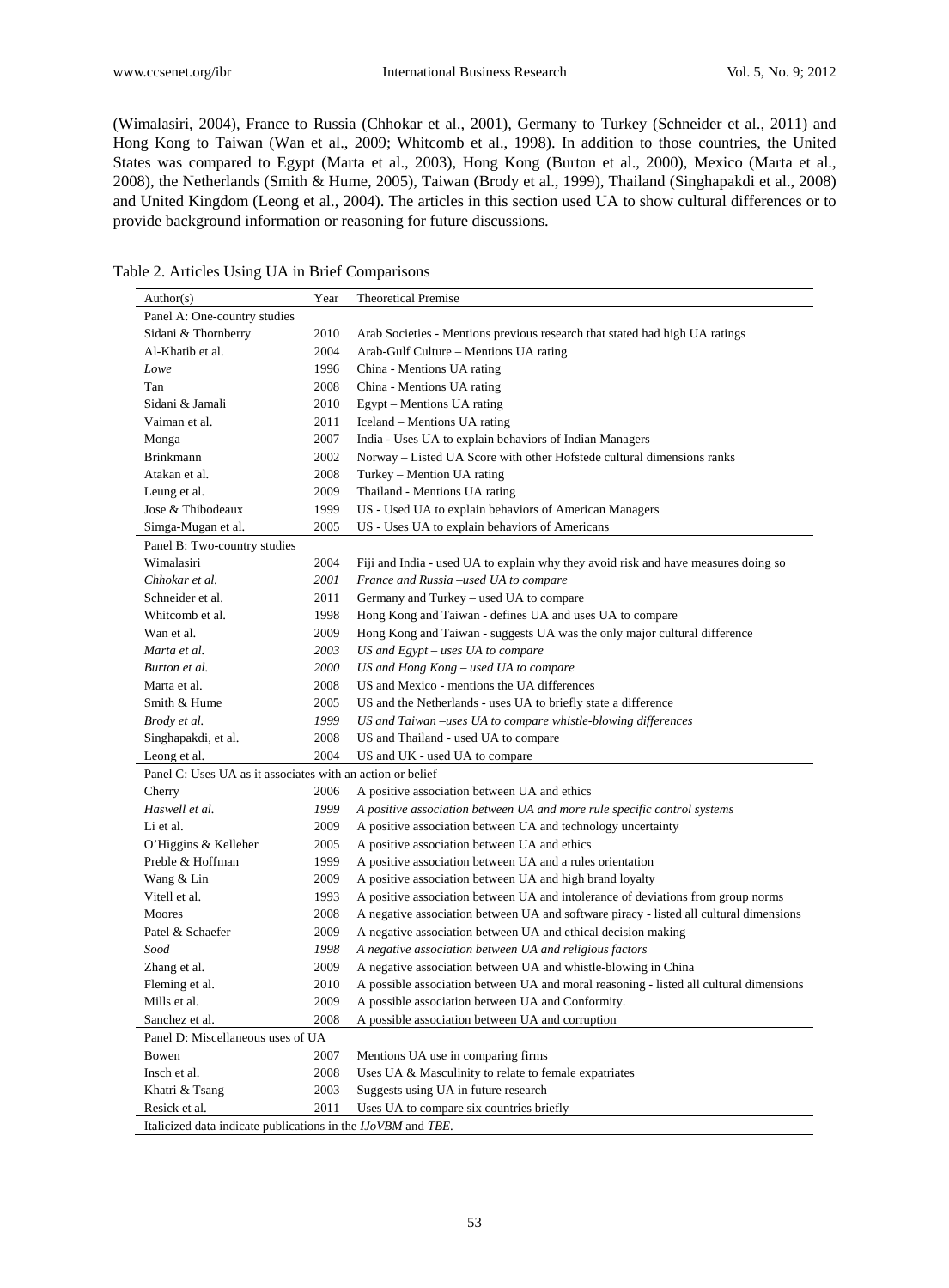Associating UA with particular behaviors has become an increasingly popular research area. The associations investigated in Panel C mainly focused on ethical behaviors; however, there were several other associations between UA and behavior. Of the 14 articles in Panel C, seven of them were written in the past three years. Three of these articles focused on ethics (Cherry, 2006; O'Higgins & Kelleher, 2005; Patel & Schaefer, 2009), while four other articles researched similar topics such as corruption (Sanchez et al., 2008), software piracy (Moores, 2008), moral reasoning (Fleming et al., 2010) and whistle-blowing (Zhang et al., 2009). The remaining articles examined associations between UA and topics unrelated to ethics such as: brand loyalty (Wang & Lin, 2009), conformity (Mills et al., 2009), intolerance of deviations from group norms (Vitell et al., 1993), religious factors (Sood, 1998), rules orientation (Preble & Hoffman, 1999), rule specific control systems (Haswell et al., 1999) and technology skepticism (Li et al., 2009). In addition to sorting the Panel C articles based on topics, there are also differences in the suggested associations between UA and other variables. Of the 14 articles that associate UA with a behavior, seven suggested positive relationships. In these studies UA had a positive association with ethics (Cherry, 2006; O'Higgins & Kellenher, 2005), rules specific control systems (Haswell et al., 1999), technology uncertainty (Li et al., 2009), rules orientation (Preble & Hoffman, 1999), high brand loyalty (Wang & Lin, 2009) and intolerance of deviations from group norms (Vitell et al., 1993). In four articles, a negative association was suggested between UA and software piracy (Moores, 2008), ethical decision making (Patel & Schaefer, 2009), religious factors (Sood, 1998) and whistle-blowing in China (Zhang et al., 2009). The authors of the last three articles in Panel C suggested an association involving UA; however, these articles did not indicate whether the associations were positive or negative. These articles discuss an association between UA and moral reasoning (Fleming et al., 2010), conformity (Mills et al., 2009) and corruption (Sanchez et al., 2008).

The four articles in Panel D are categorized as miscellaneous because they did not fit into any of the prior groups. One article suggests UA as a tool to compare firms (Bowen, 2007). Another discussed UA as it relates to female expatriates (Insch et al., 2008), the next article recommended using UA in future research (Khatri & Tsang, 2003) and (Resick et al., 2011) briefly compared six countries including the United States, China, Germany, Hong Kong, Iceland and Taiwan.

Within Table 2, there were uses of UA in ethics research; these findings (Panel C) used UA to help create hypotheses and support beliefs within ethics research. However, none of the connections with UA and ethics research in Table 2 mirrored Hofstede's suggested relationships (Table 1). Instead, there were some articles that demonstrated an association between UA and ethics that was not mentioned by Hofstede. These authors found that high UA related to decreased perception of ethical problems (Cherry, 2006; Vitell et al., 1993), a strong emphasis on enforcement of ethical codes (Preble & Hoffman, 1999), increased consideration of other formal codes of ethics when forming one's own code (Vitell et al., 1993), increased bribery (Moores, 2008), increased corruption (Sanchez et al., 2008) and decreased whistle-blowing (Zhang et al., 2009). In the later tables, the scope, detail and utilization of the association between UA and ethics are greater and more significant.

## **4. Discussion and Conclusions**

Our research examined the extent and nature of the use of Hofstede's UA in articles published in the *JoBE,* the *IJoVBM* and *TBE* for a period of 22 years from 1990 through 2011. The beginning of this timeframe (1982) with the first issue of the *JoBE* is two years after Hofstede's (1980) initial publication of his four cultural dimensions. While these dimensions were introduced in 1980, our data indicate that the first article to use UA in each of these three journals was: 1992 for the *JoBE,* 1990 for the *IJoVBM* and 1998 for *TBE*. The data in this study along with the data in Rapp et al. (2011) can be used by future researchers as a template for how Hofstede's UA construct has been used in international research both generally in a variety of business areas and specifically in various areas of business ethics research.

Our data also indicate that 42 of the 84 (50.0%) of the articles citing Hofstede's work used the UA construct as a definition and the remaining 42 (50.0%) articles used UA as a comparison when discussing cultures. This is significantly higher than the 18 articles noted by Rapp et al. (2011) in the *Journal of International Business Studies*. The increased use of UA in *JoBE* in these two categories (4.7 times higher than Rapp et al. noted) and the fact that 52.1% of the 161 articles we initially identified were in these two categories compared to only 15.7% of Rapp et al.'s articles in these categories suggests that use of UA has not developed in international ethics research to the extent it has in other areas of international research. This point offers opportunities for new research streams in international ethics research.

A limitation of our research is that it considered only articles in three ethics journals: the *JoBE,* the *IJoVBM* and *TBE*; of these journals, the last two have not been published since 2003. This limitation also provides the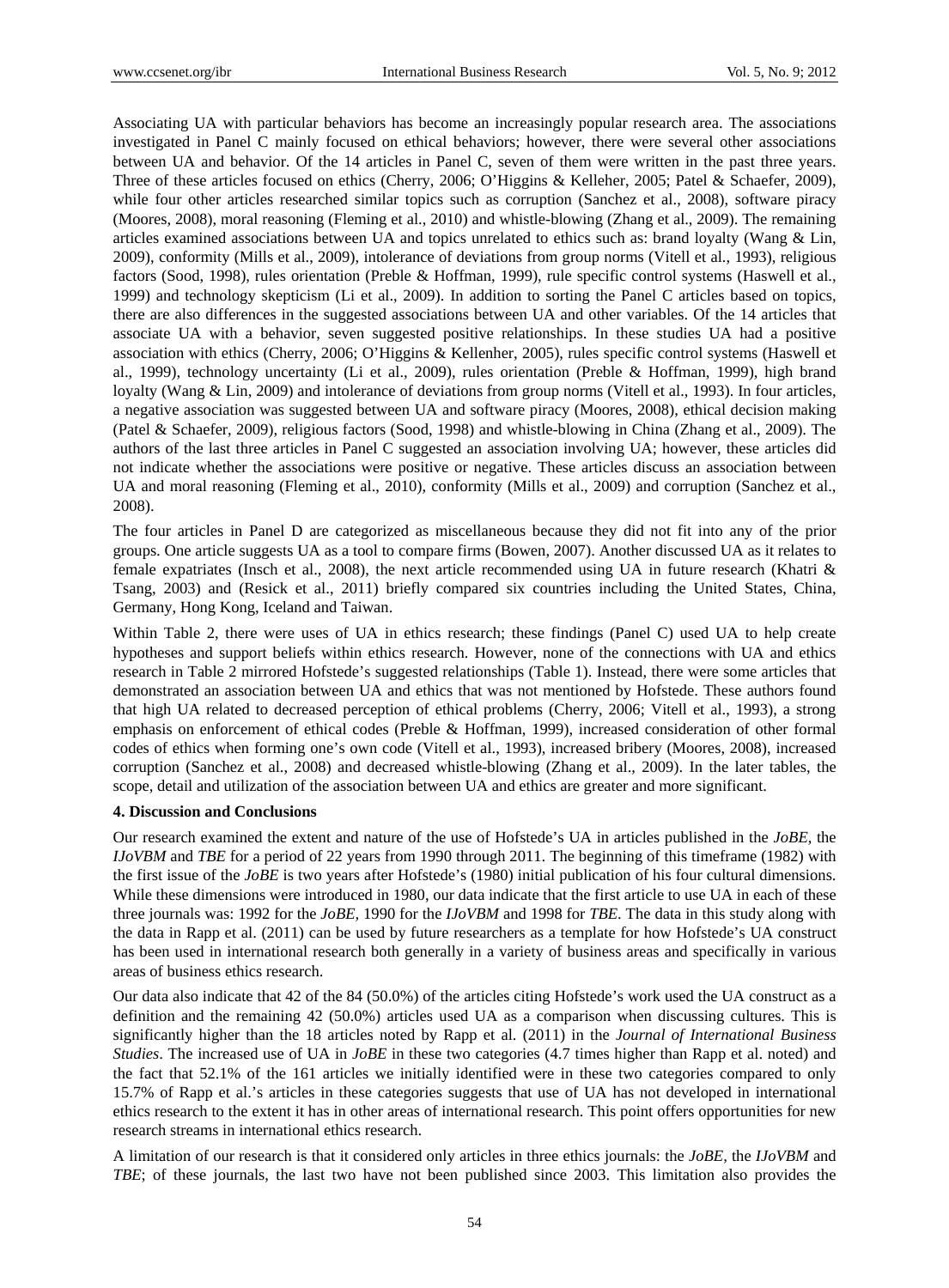opportunity for future research which could examine the use of Hofstede's UA construct in other fields and topical areas to determine whether the results of this research are supported.

### **References**

- Al-Khatib, J. A., Rawwas, M. Y. A., & Vitell, S. J. (2004). Organizational Ethics in Developing Countries: A Comparative Analysis. *Journal of Business Ethics*, *55*(4), 309-322.
- Atakan, M. G. S., Burnaz, S., & Topcu, Y. I. (2008). An Empirical Investigation of the Ethical Perceptions of Future Managers with a Special Emphasis on Gender – Turkish Case. *Journal of Business Ethics*, *82*(3), 573-586. http://dx.doi.org/10.1007/s10551-007-9577-z
- Aygün, Z. K., Arslan, M., & Güney, S. (2008). Work Values of Turkish and American University Students. *Journal of Business Ethics*, *80*(2), 205-223. http://dx.doi.org/10.1007/s10551-007-9413-5
- Beets, S. D. (2005). Understanding the Demand-Side Issues of International Corruption. *Journal of Business Ethics, 57*(1), 65-81. http://dx.doi.org/10.1007/s10551-004-3824-3
- Bowen, F. (2007). Corporate Social Strategy: Competing Views from Two Theories of the Firm. *Journal of Business Ethics, 75*(1), 97-113. http://dx.doi.org/10.1007/s10551-006-9240-0
- Brinkmann, J. (2002). Business and Marketing Ethics as Professional ethics, Concepts, Approaches and Typologies. *Journal of Business Ethics, 41*(1), 159-177. http://dx.doi.org/10.1023/A:1021318710382
- Brody, R. G., Coulter, J. M., & Lin, S. (1999). The Effect of National Culture on Whistle-Blowing Perceptions. *Teaching Business Ethics, 3*(4), 385-400. http://dx.doi.org/10.1023/A:1009895700644
- Burton, B. K., Farh, J., & Hegarty, W. H. (2000). A Cross-Cultural Comparison of Corporate Social Responsibility Orientation: Hong Kong vs. United States Students. *Teaching Business Ethics, 4*(2), 151-167. http://dx.doi.org/10.1023/A:1009862130160
- Chandler, J. D., & Graham, J. L. (2010). Relationship-Oriented Cultures, Corruption, and International Marketing Success. *Journal of Business Ethics, 92*(2), 251-267. http://dx.doi.org/10.1007/s10551-009-0152-7
- Cherry, J. (2006). The Impact of Normative Influence and Locus of Control on Ethical Judgments and Intentions: a Cross-Cultural Comparison. *Journal of Business Ethics, 68*(2), 113-132. http://dx.doi.org/10.1007/s10551-006-9043-3
- Cheung, C., & Chan, A. C. (2005). Philosophical foundations of Eminent Hong Kong Chinese CEO's Leadership. *Journal of Business Ethics, 60*(1), 47-62. http://dx.doi.org/10.1007/s10551-005-2366-7
- Chhokar, J. S., Zhuplev, A., Fok, L. Y., & Hartman, S. J. (2001). The Impact of Culture on Equity Sensitivity Perceptions and Organizational Citizenship Behavior: A Five-Country Study. *International Journal of Value-Based Management, 14*(1), 79-98. http://dx.doi.org/10.1023/A:1007865414146
- Chiu, H. C., Hsieh, Y. C., & Wang, M. C. (2008). How to Encourage Customers to Use Legal Software. *Journal of Business Ethics, 80*(3), 583-595. http://dx.doi.org/10.1007/s10551-007-9456-7
- Clikeman, P. M., Geiger, M. A., & O'Connell, B. T. (2001). Student Perceptions of Earnings Management: The Effects of National Origin and Gender. *Teaching Business Ethics, 5*(4), 389-410. http://dx.doi.org/10.1023/A:1012252922571
- Cohen, J. R., & Single, L. E. (2001). An Examination of the Perceived Impact of Flexible Work Arrangements on Professional Opportunities in Public Accounting. *Journal of Business Ethics, 32*(4), 317-328. http://dx.doi.org/10.1023/A:1010767521662
- Collins, J. D., Uhlenbruck, K., & Rodriguez, P. (2009). Why Firms Engage in Corruption: A Top Management Perspective. *Journal of Business Ethics, 87*(1), 89-108. http://dx.doi.org/10.1007/s10551-008-9872-3
- Davis, M. A, Johnson, N. B., & Ohmer, D. G. (1998). Issue-Contingent Effects on Ethical Decision Making: A Cross-Cultural Comparison. *Journal of Business Ethics, 17*(4), 373-389. http://dx.doi.org/10.1023/A:1005760606745
- Dunn, P., & Shome, A. (2009). Cultural Crossvergence and Social Desirability Bias: Ethical Evaluations by Chinese and Canadian Business Students. *Journal of Business Ethics, 85*(4), 527-543. http://dx.doi.org/10.1007/s10551-008-9787-z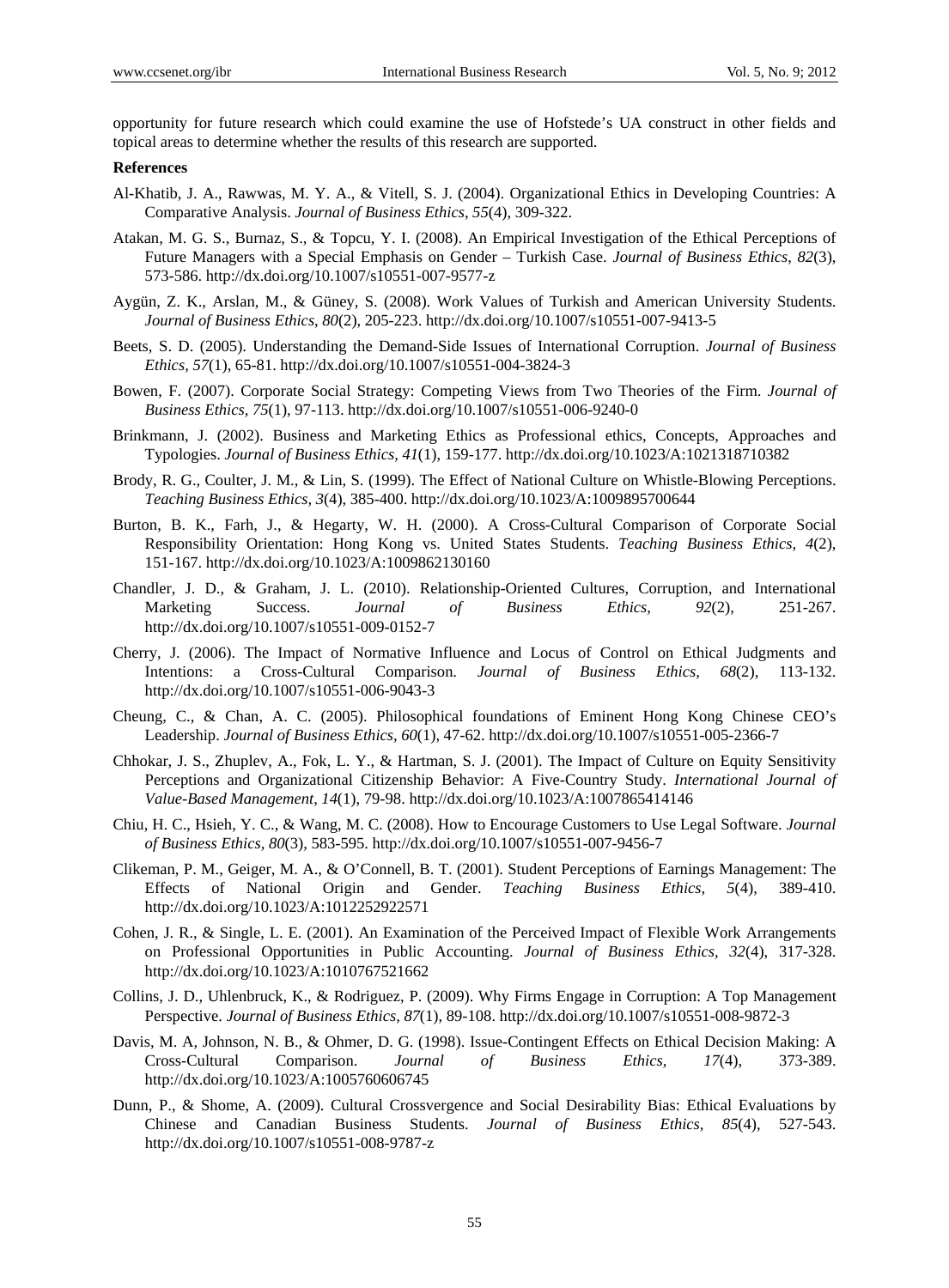- Erben, G. S., & Güneer, A. B. (2008). The Relationship between Paternalistic Leadership and Organizational Commitment: Investigating the Role of Climate Regarding Ethics. *Journal of Business Ethics, 82*(4), 955-968. http://dx.doi.org/10.1007/s10551-007-9605-z
- Fam, K. S., & Waller, D. S. (2003). Advertising Controversial Products in the Asia Pacific: What Makes Them Offensive. *Journal of Business Ethics, 48*(3), 237-259. http://dx.doi.org/10.1023/B:BUSI.0000005785.29778.83
- Fleming, D. M., Chow, C. W., & Su, W. (2010). An Exploratory Study of Chinese Accounting Students' and Auditors' Audit-specific Ethical Reasoning. *Journal of Business Ethics, 94*(3), 353-369. http://dx.doi.org/10.1007/s10551-009-0267-x
- Godos-Díez, J., Fernández-Gago, R., & Martínez-Campillo, A. (2011). How Important Are CEOs to CSR Practices? An Analysis of the Mediating Effect of the Perceived Role of Ethics and Social Responsibility. *Journal of Business Ethics, 98*(4), 531-548. http://dx.doi.org/10.1007/s10551-010-0609-8
- Haswell, S., Jubb, P., & Wearing, B. (1999). Accounting Students and Cheating: A Comparative Study for Australia, South Africa and the UK. *Teaching Business Ethics, 3*(3), 211-239. http://dx.doi.org/10.1023/A:1009830308143
- Hay, D. P., Larres, M., Oyelere, P., & Fisher, A. (2001). The Ethical Perception of Undergraduate Students in Computer-Related Situations: An Analysis of the Effects of Culture. Gender and Prior Education. *Teaching Business Ethics, 5*(3), 331-356. http://dx.doi.org/10.1023/A:1011445614132
- Hofstede, G. (1980). *Culture's Consequences: Comparing Values, Behaviors, Institutions, and Organizations across Countries*. Beverly Hills, CA: Sage Publications.
- Hofstede, G. (1991). *Organizations and cultures: Software of the mind*. New York: McGraw-Hill.
- Insch, G. S., McIntyre, N., & Napier, N. K. (2008). The Expatriate Glass Ceiling: The Second Layer of Glass. *Journal of Business Ethics, 83*(1), 19-28. http://dx.doi.org/10.1007/s10551-007-9649-0
- Jin, K. G., & Drozdenko, R. G. (2010). Relationships among Perceived Organizational Core Values, Corporate Social Responsibility, Ethics, and Organizational Performance Outcomes: An Empirical Study of Information Technology Professionals. *Journal of Business Ethics, 92*(3), 341-359. http://dx.doi.org/10.1007/s10551-009-0158-1
- Jin, K. G., Drozdenko, R., & Bassett, R. (2007). Information Technology Professionals' Perceived Organizational Values and Managerial Ethics: An Empirical Study. *Journal of Business Ethics, 71*(2), 149-159. http://dx.doi.org/10.1007/s10551-006-9131-4
- Jing, R., & Graham, J. L. (2008). Values Versus Regulations: How Culture Plays Its Role. *Journal of Business Ethics, 80*(4), 791-806. http://dx.doi.org/10.1007/s10551-007-9469-2
- Jones, M. T. (1999). The Institutional Determinants of Social Responsibility. *Journal of Business Ethics, 20*(2), 163-179. http://dx.doi.org/10.1023/A:1005871021412
- Jose, A., & Thibodeaux, M. S. (1999). Institutionalization of Ethics: The Perspective of Managers. *Journal of Business Ethics, 22*(2), 133-143. http://dx.doi.org/10.1023/A:1006027423495
- Khatri, N., & Tsang, E. W. K. (2003). Antecedents and Consequences of Cronyism in Organizations. *Journal of Business Ethics, 43*(4), 2889-303. http://dx.doi.org/10.1023/A:1023081629529
- Kim, Y. (2003). Ethical Standards and Ideology among Korean Public Relations Practitioners. *Journal of Business Ethics, 42*(3), 209-223. http://dx.doi.org/10.1023/A:1022281507601
- Lämsä, A., Säkkinen, A., & Turjanmaa, P. (2000). Values and Their Change during the Business Education A Gender Perspective. *International Journal of Value-Based Management, 13*(3), 203-213. http://dx.doi.org/10.1023/A:1007884005732
- Leong, S. M., Tan, H. H., & Loh, M. S. (2004). When the Cat's Away: A Content Analysis of MNC Overseas Recruitment Print Ads. *Journal of Business Ethics, 49*(2), 115-127. http://dx.doi.org/10.1023/B:BUSI.0000015845.18419.1d
- Leung, A. S. M., Liu, X., & Liu, S. (2009). Moral Schemas and Business Practices: The Ethics of Guangzhou Migrant Marketers. *Journal of Business Ethics, 88*(1), 11-23. http://dx.doi.org/10.1007/s10551-008-9833-x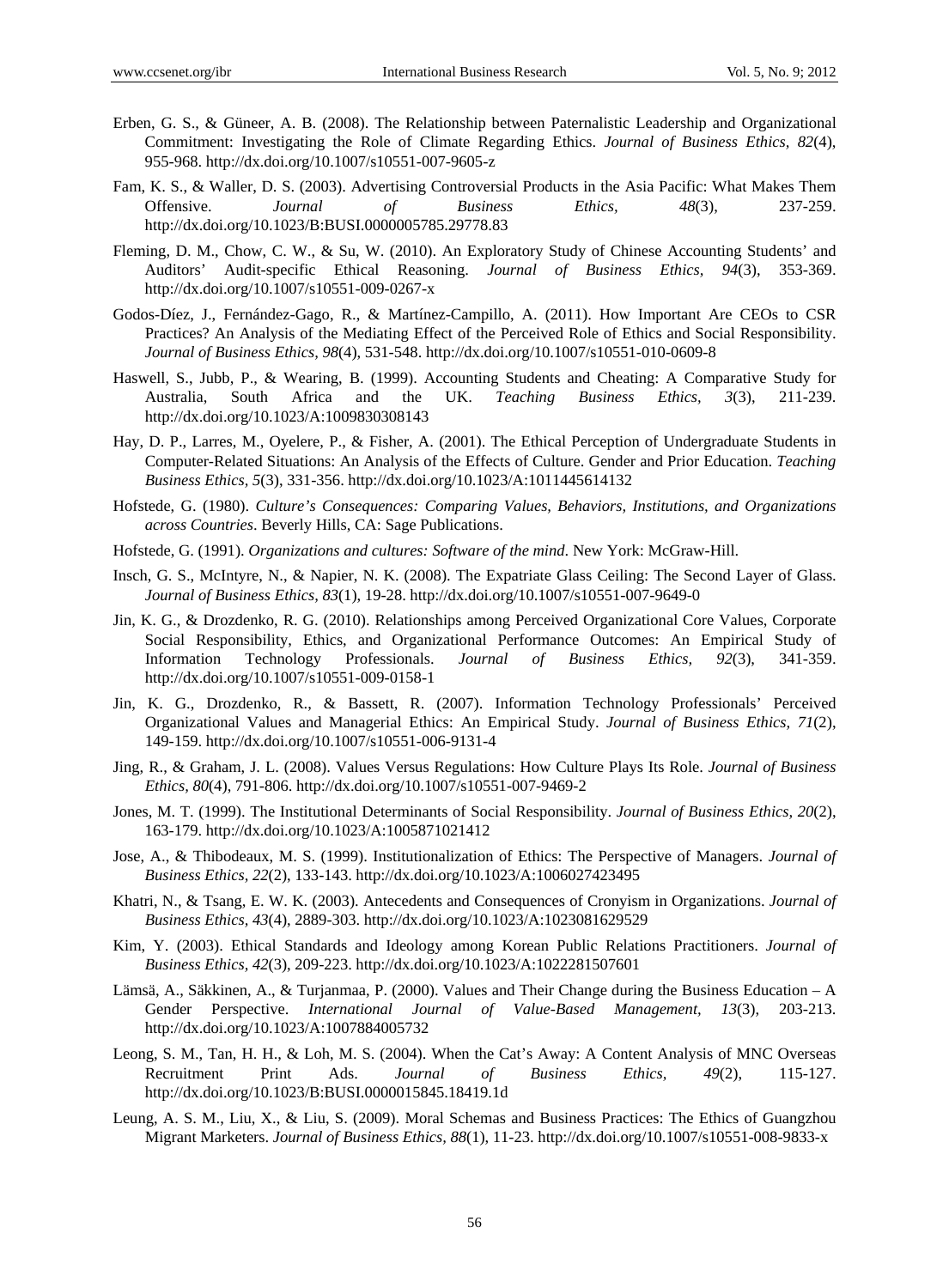- Li, S., Karande, K., & Zhou, D. (2009). The Effect of the Governance Environment on Marketing Channel Behaviors: The Diamond Industries in the U.S., China, and Hong Kong. *Journal of Business Ethics, 88*(3), 453-471. http://dx.doi.org/10.1007/s10551-009-0303-x
- Lin, C. L. (2008). Sexual Issues: The Analysis of Female Role Portrayal Preferences in Taiwanese Print Ads. *Journal of Business Ethics, 83*(3), 409-418. http://dx.doi.org/10.1007/s10551-007-9628-5
- Lin, C. P. (2010). Modeling Corporate Citizenship, Organizational Trust, and Work Engagement Based on Attachment Theory. *Journal of Business Ethics, 94*(4), 517-531. http://dx.doi.org/10.1007/s10551-009-0279-6
- Lowe, S. (1996). Codes of Conduct in Hong Kong Organizations: A Preliminary Analysis. *International Journal of Value-Based Management, 9*(3), 211-225. http://dx.doi.org/10.1007/BF00420438
- MacNab, B. R., & Worthley, R. (2008). Self-Efficacy as an Intrapersonal Predictor for Internal Whistleblowing: A US and Canada Examination. *Journal of Business Ethics, 79*(4), 407-421. http://dx.doi.org/10.1007/s10551-007-9407-3
- Marta, J. K. M., Attia, A., Singhapakdi, A., & Atteya, N. (2003). A Comparison of Ethical Perceptions and Moral Philosophies of American and Egyptian Business Students. *Teaching Business Ethics, 7*(1), 1-20. http://dx.doi.org/10.1023/A:1022649026375
- Marta, J., Heiss, C. M., & De Lurgio, S. A. (2008). An Exploratory Comparison of Ethical Perceptions of Mexican and U.S. Marketers. *Journal of Business Ethics, 82*(3), 539-555. http://dx.doi.org/10.1007/s10551-007-9575-1
- Mills, G. R., Austin, S. A., Thomson, D. S., & Devine-Wright, H. (2009). Applying a Universal Content and Structure of Values in Construction Management. *Journal of Business Ethics, 90*(4), 473-501. http://dx.doi.org/10.1007/s10551-009-0055-7
- Monga, M. (2007). Managers' Moral Reasoning: Evidence from Large Indian Manufacturing Organizations. *Journal of Business Ethics, 71*(2), 179-194. http://dx.doi.org/10.1007/s10551-006-9133-2
- Moores, T. (2008). An Analysis of the Impact of Economic Wealth and National Culture on the Rise and Fall of Software Piracy Rates. *Journal of Business Ethics, 81*(1), 39-51. http://dx.doi.org/10.1007/s10551-007-9479-0
- Nebenzahl, I. D., Jaffe, E. D., & Kavak, B. (2001). Consumers' Punishment and Rewarding Process via Purchasing Behavior. *Teaching Business Ethics, 5*(3), 283-305. http://dx.doi.org/10.1023/A:1011445922260
- Ng, E. S., & Burke, R. J. (2010). Predictor of Business Students' Attitudes toward Sustainable Business Practices. *Journal of Business Ethics, 95*(4), 603-615. http://dx.doi.org/10.1007/s10551-010-0442-0
- O'Higgins, E., & Kelleher, B. (2005). Comparative Perspectives on the Ethical Orientations of Human Resources, Marketing and Finance Functional Managers. *Journal of Business Ethics, 56*(3), 275-288. http://dx.doi.org/10.1007/s10551-004-3898-y
- Parnell, J. A., & Hatem, T. (1997). The Cultural Specificity of Management Constructs: An Empirical Examination. *International Journal of Value-Based Management, 10*(3), 247-271. http://dx.doi.org/10.1023/A:1007701229378
- Patel, T., & Schaefer, A. (2009). Making Sense of the Diversity of Ethical Decision Making in Business: An Illustration of the Indian Context. *Journal of Business Ethics, 90*(2), 171-186. http://dx.doi.org/10.1007/s10551-009-0034-z
- Peterson, R. A., Albaum, G., Merunka, D., Munuera, J. L., & Smith, S. M. (2010). Effects of Nationality, Gender, and Religiosity on Business-Related Ethicality. *Journal of Business Ethics, 96*(4), 573-587. http://dx.doi.org/10.1007/s10551-010-0485-2
- Phau, I., & Kea, G. (2007). Attitudes of University Students toward Business Ethics: A Cross-National Investigation of Australia, Singapore and Hong Kong. *Journal of Business Ethics, 72*(1), 61-75. http://dx.doi.org/10.1007/s10551-006-9156-8
- Preble, J. F., & Hoffman, R. C. (1999). The Nature of Ethics Codes in Franchise Associations around the Globe. *Journal of Business Ethics, 18*(3), 239-253. http://dx.doi.org/10.1023/A:1005733003323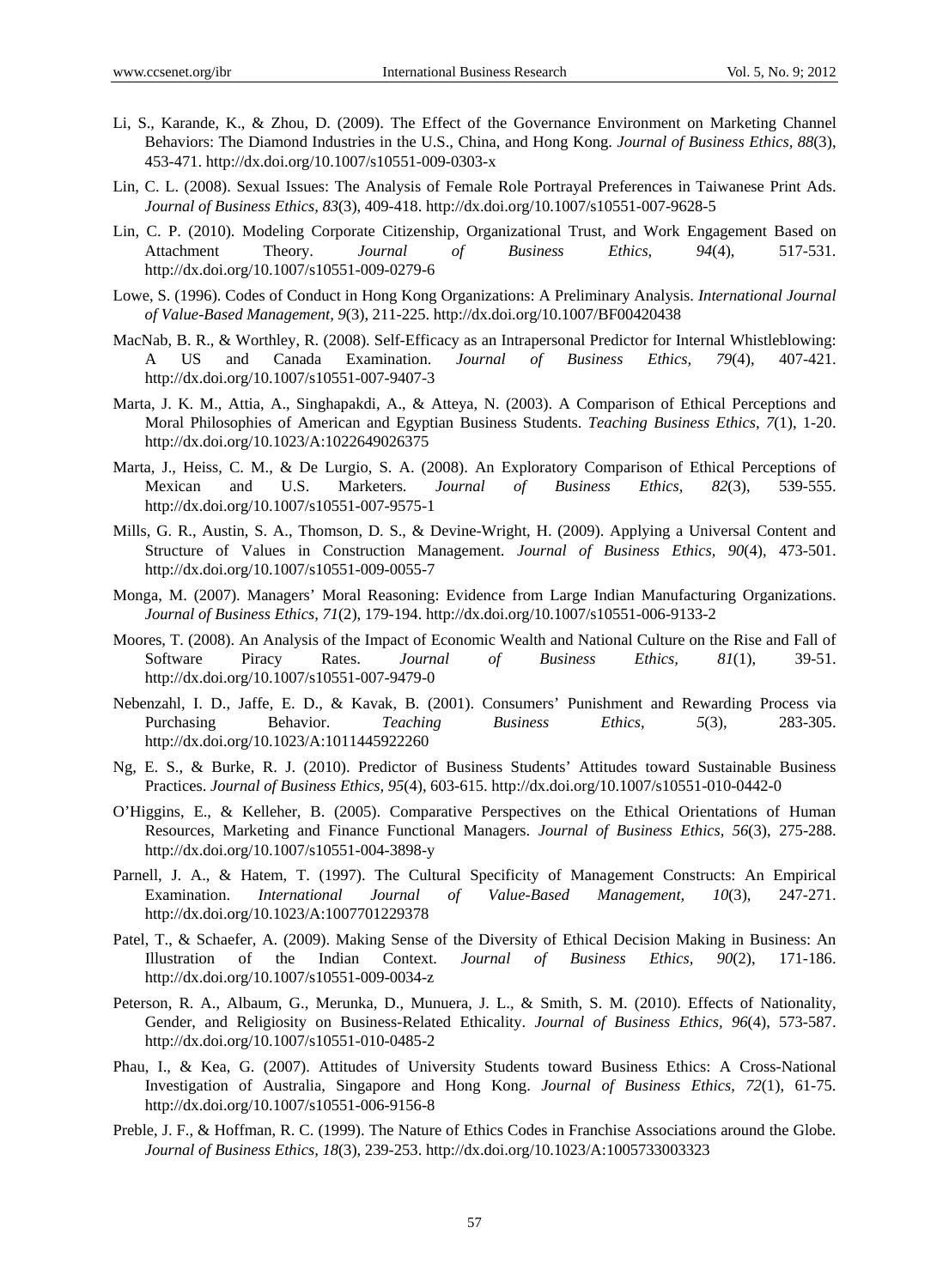- Primeaux, P. S. M., Karri, R., & Coldwell, C. (2003). Cultural Insights to Justice: A Theoretical Perspective through a Subjective Lens. *Journal of Business Ethics, 46*(2), 187-199. http://dx.doi.org/10.1023/A:1025017024336
- Rapp, J. K., Bernardi, R. A., & Bosco, S. M. (2011). Examining the Use of Hofstede's Uncertainty Avoidance Construct in International Research: A 25-Year Review. *International Business Research Journal*, *4*(1), 3-15.
- Rawwas, M. Y. A., Patzer, G. L., & Vitell, S. J. (1998). A Cross-Cultural Investigation of the Ethical Values of Consumers: The Potential Effect of War and Civil Disruption. *Journal of Business Ethics, 17*(4), 373-389. http://dx.doi.org/10.1023/A:1005760606745
- Resick, C. J., Hanges, P. J., Dickson, M. W., & Mitchelson, J. K. (2006). A Cross-Cultural Examination of the Endorsement of Ethical Leadership. *Journal of Business Ethics, 63*(4), 345-359. http://dx.doi.org/10.1007/s10551-005-3242-1
- Resick, C. J., Martin, G. S., Keating, M. A., Dickson, M. W., Kwan, H. K., & Peng, C. (2011). What Ethical Leadership Means to Me: Asian, American, and European Perspectives. *Journal of Business Ethics, 101*(3), 435-457. http://dx.doi.org/10.1007/s10551-010-0730-8
- Robertson, C., & Fadil, P. A. (1999). Ethical Decision Making in Multinational Organization: A Culture-Based Model. *Journal of Business Ethics, 19*(4), 385-392. http://dx.doi.org/10.1023/A:1005742016867
- Robertson, D. C., & Schlegelmilch, B. B. (1993). Corporate Institutionalization of Ethics in the United States and Great Britain. *Journal of Business Ethics, 12*(4), 301-312. http://dx.doi.org/10.1007/BF01666534
- Sama, L. M., & Papamarcos, S. D. (2000). Hofstede's I-C Dimension as Predictive of Allocative Behaviors: A Meta-Analysis. *International Journal of Value-Based Management, 13*(2), 173-188. http://dx.doi.org/10.1023/A:1007838221341
- Sanchez, J. I., Gomez, C., & Wated, G. (2008). A Value-based Framework for Understanding Managerial Tolerance of Bribery in Latin America. *Journal of Business Ethics, 83*(2), 341-352. http://dx.doi.org/10.1007/s10551-007-9623-x
- Schneider, H., Krieger, J., & Bayraktar, A. (2011). The Impact of Intrinsic Religiosity on Consumers Ethical Beliefs: Does It Depend on the Type of Religion? A Comparison of Christian and Moslem Consumers in Germany and Turkey. *Journal of Business Ethics, 102*(2), 319-332. http://dx.doi.org/10.1007/s10551-011-0816-y
- Schwartz, M. S. (2009). "Corporate Efforts to Tackle Corruption: An Impossible Task?" The Contribution of Thomas Dunfee. *Journal of Business Ethics, 88*(4), 823-832. http://dx.doi.org/10.1007/s10551-009-0318-3
- Sidani, Y. M., & Jamali, D. (2010). The Egyptian Worker: Work Beliefs and Attitudes. *Journal of Business Ethics, 92*(3), 433-450. http://dx.doi.org/10.1007/s10551-009-0166-1
- Sidani, Y. M., & Thornberry, J. (2010). The Current Arab Work Ethic: Antecedents, Implications, and Potential Remedies. *Journal of Business Ethics, 91*(1), 35-49. http://dx.doi.org/10.1007/s10551-009-0066-4
- Simga-Mugan, C., Daly, B. A., Onkal, D., & Kavut, L. (2005). The Influence of Nationality and Gender on ethical Sensitivity: An Application of the Issue-Contingent Model. *Journal of Business Ethics, 57*(2), 139-159. http://dx.doi.org/10.1007/s10551-004-4601-z
- Sims, R. L. (2002). Support for the Use of Deception within the Work Environment: A Comparison of Israeli and United States Employee Attitudes. *Journal of Business Ethics, 35*(1), 27-34. http://dx.doi.org/10.1023/A:1012755801190
- Singhapakdi, A., & Vitell, S. J. (1999). From the Guest Editors International Marketing Editors. *Journal of Business Ethics, 18*(1), 1-2. http://dx.doi.org/10.1023/A:1006096822309
- Singhapakdi, A., Gopinath, M., Marta, J. K., & Carter, L. L. (2008). Antecedents and Consequences of Perceived Importance of Ethics in Marketing Situations: A Study of Thai Businesspeople. *Journal of Business Ethics, 81*(4), 887-904. http://dx.doi.org/10.1007/s10551-007-9555-5
- Singhapakdi, A., Marta, J. K. M., Rao, C. P., & Cicic, M. (2001). Is Cross-Cultural Similarity an Indicator of Similar Marketing Ethics. *Journal of Business Ethics, 32*(1), 55-68. http://dx.doi.org/10.1023/A:1010699529874